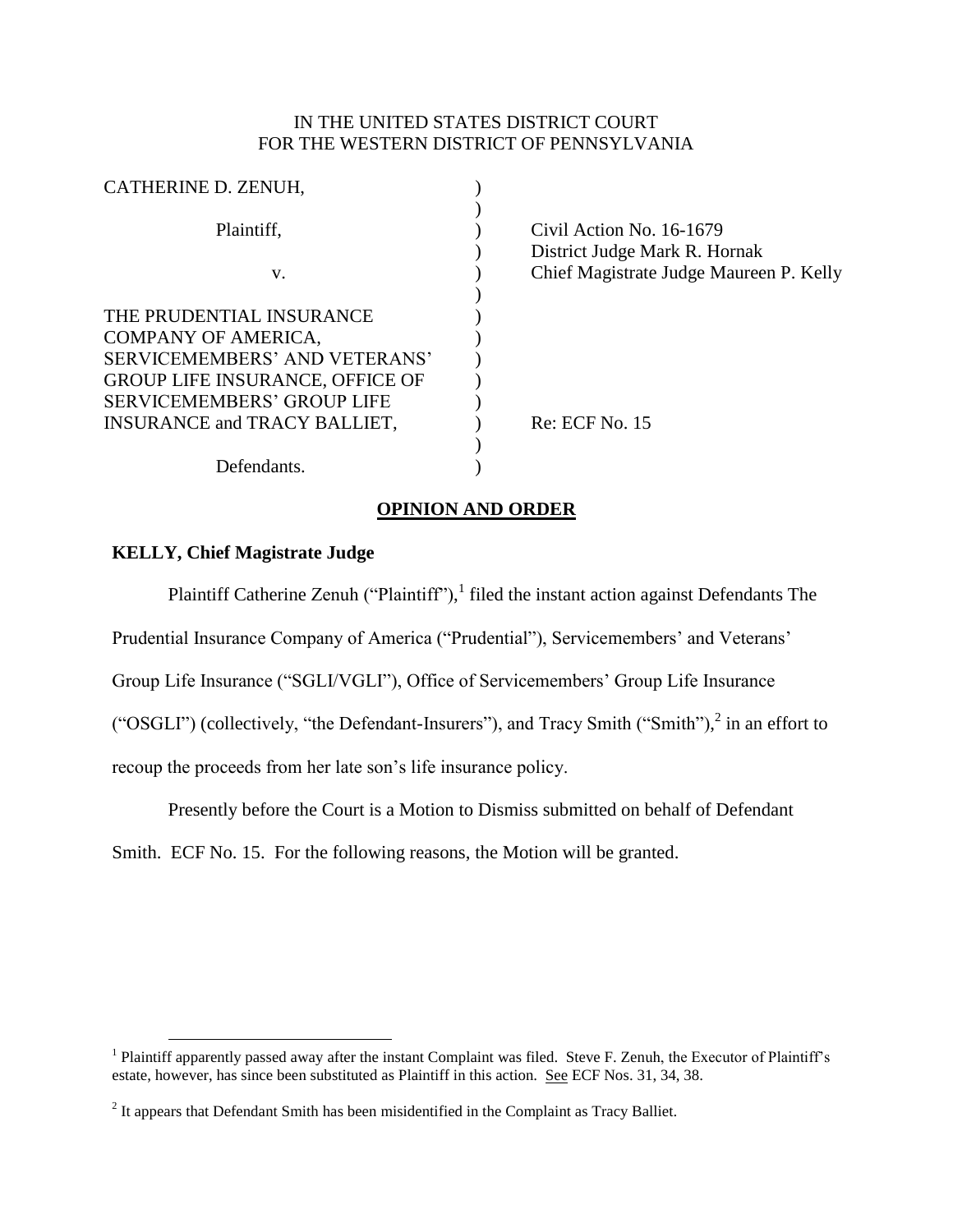## **I. FACTUAL AND PROCEDURAL BACKGROUND**

According to the Complaint, Plaintiff's late son, Martin W. Zenuh ("Martin"), was insured under a life insurance policy ("the Policy") issued through Defendant-Insurers since approximately 1996. Plaintiff, who apparently provided financial assistance to Martin to maintain the Policy, was designated as Martin's beneficiary. ECF No. 1 ¶¶ 8, 9. Following Martin's death on April 29, 2016, Plaintiff contacted Prudential, the administrator of the Policy, in order to file a claim for the insurance proceeds and was informed that, shortly before his death, Martin had changed his beneficiary designation from Plaintiff to Defendant Smith and that Prudential intended to pay the \$50,000.00 life insurance proceeds to Smith. Id. ¶¶ 10-13, 19.

Plaintiff alleges that prior to his death, Martin suffered from multiple medical conditions and was under the influence of a significant number of drugs which, combined with Martin's admitted use of marijuana and cocaine, impaired his decision-making ability and made him susceptible to the influence of others, including Smith. Id.  $\P$  14, 15. Plaintiff contends that at the time the beneficiary designation was changed, Martin lacked the capacity to understand the nature of his actions and was unduly influenced by Smith to change his beneficiary. Id. ¶ 16.

Plaintiff commenced this action on November 7, 2016, bringing claims for breach of contract against the Defendant-Insurers (Count I); tortious interference with contract against Defendant Smith (Count II); and a claim for declaratory judgment against all Defendants (Count III). ECF No. 1. On January 4, 2017, Plaintiff filed a Notice of Voluntary Dismissal as to Defendants OSGLI and SGLI/VGLI, ECF No. 4, and on April 11, 2017, the Court issued a Consent Order for Deposit by Interpleader according to which Prudential deposited the Death Benefit owed under the Policy, *i.e.*, \$49,982.00 and any applicable interest, with the Clerk of Court and all three Defendant-Insurers were released from all liability to Plaintiff and/or Smith

2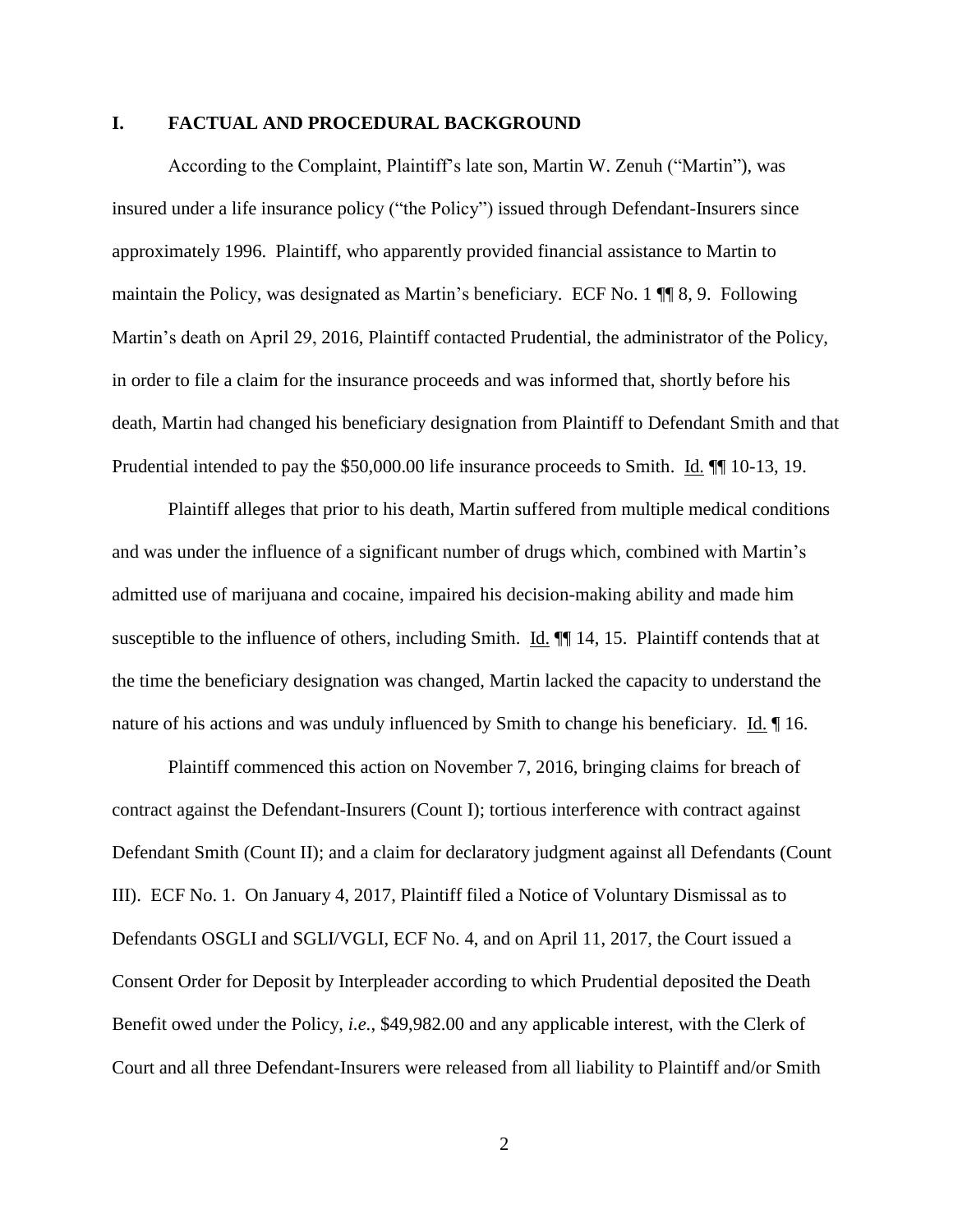relating to the Policy and were dismissed from the case. ECF No. 27. As such, Smith is the only Defendant remaining in the case.

Smith filed a Motion to Dismiss on February 9, 2017, ECF No. 15, to which Plaintiff filed a Memorandum of Law in Opposition on March 3, 2017. ECF No. 22. Accordingly, the Motion is ripe for review.

#### **II. STANDARD OF REVIEW**

In assessing the sufficiency of the complaint pursuant to a motion to dismiss under Federal Rule of Civil Procedure 12(b)(6), the Court must accept as true all material allegations in the complaint and all reasonable factual inferences must be viewed in the light most favorable to the plaintiff. Odd v. Malone, 538 F.3d 202, 205 (3d Cir. 2008). The Court, however, need not accept bald assertions or inferences drawn by the plaintiff if they are unsupported by the facts set forth in the complaint. See Cal. Pub. Employees' Ret. Sys. v. The Chubb Corp., 394 F.3d 126, 143 (3d Cir. 2004), *citing* Morse v. Lower Merion Sch. Dist., 132 F.3d 902, 906 (3d Cir. 1997). Nor must the Court accept legal conclusions set forth as factual allegations. Bell Atlantic Corp. v. Twombly, 550 U.S. 544, 555 (2007). Rather, "[f]actual allegations must be enough to raise a right to relief above the speculative level." Id., *citing* Papasan v. Allain, 478 U.S. 265, 286 (1986). Indeed, the United States Supreme Court has held that a complaint is properly dismissed under Fed. R. Civ. P. 12(b)(6) where it does not allege "enough facts to state a claim to relief that is plausible on its face," id. at 570, or where the factual content does not allow the court "to draw the reasonable inference that the defendant is liable for the misconduct alleged." Ashcroft v. Iqbal, 556 U.S. 662, 678 (2009). See Phillips v. Cty. of Allegheny, 515 F.3d 224, 231 (3d Cir. 2008) (finding that, under Twombly, "labels, conclusions, and a formulaic recitation of the elements of a cause of action" do not suffice but, rather, the complaint "must allege facts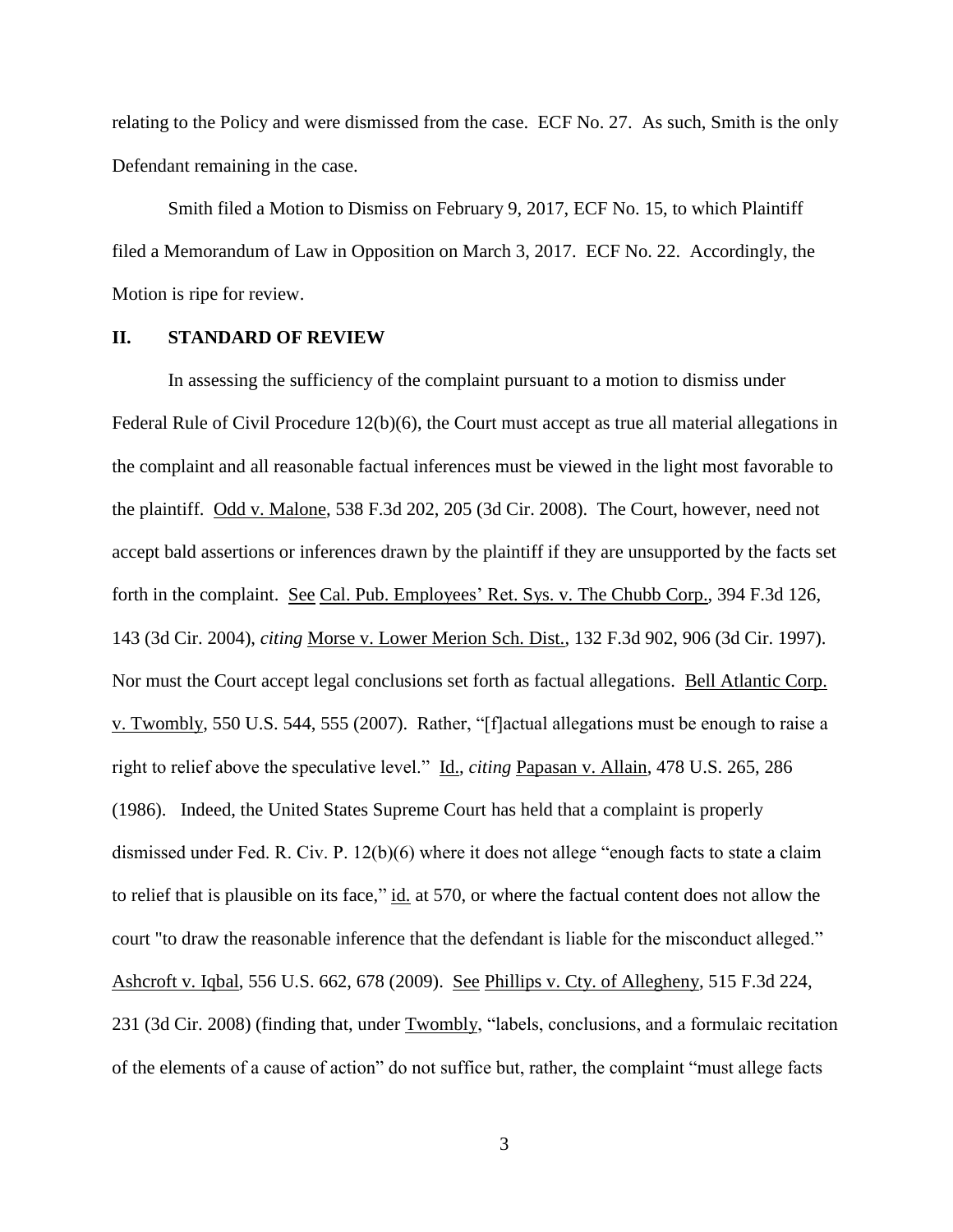suggestive of [the proscribed] conduct" and that are sufficient "to raise a reasonable expectation that discovery will reveal evidence of the necessary element[s] of his claim").

#### **III. DISCUSSION**

As previously discussed, Plaintiff has brought a single claim for tortious interference with contract against Defendant Smith. Smith argues that the claim should be dismissed as Plaintiff has failed to state a plausible claim for tortious interference and, indeed, is unable to do so.

The law is not in dispute. In order to succeed on a claim for tortious interference a

plaintiff must demonstrate:

(1) the existence of a contractual, or prospective contractual relation between the complainant and a third party; (2) purposeful action on the part of the defendant, specifically intended to harm the existing relation, or to prevent a prospective relation from occurring; (3) the absence of privilege or justification on the part of the defendant; and (4) the occasioning of actual legal damage as a result of the defendant's conduct.

CGB Occupational Therapy, Inc. v. RHA Health Servs. Inc., 357 F.3d 375, 384 (3d Cir. 2004), *citing* Crivelli v. General Motors Corp.*,* 215 F.3d 386, 394 (3d Cir. 2000). See Int'l Diamond Importers, Ltd. v. Singularity Clark, L.P., 40 A.3d 1261, 1275 (Pa. Super. Ct. 2012).

Here, Plaintiff is unable to satisfy the first element of a tortious interference claim or that she had an existing or prospective contractual relationship with a third party. Indeed, Plaintiff concedes that she was not a party to any existing contract and that the only existing contract in this case is the Policy which was issued by the Defendant-Insurers to Martin, not to Plaintiff. Plaintiff nevertheless argues, without citing to any authority, that a *prospective* contractual relationship between herself and Prudential existed as Prudential would have had an obligation to disburse the proceeds of the Policy to her had Smith not interfered. Prudential's obligation under its contract with Martin, however, does not evidence an intent by Plaintiff and Prudential to enter into an contract, prospective or otherwise. A tortious interference claim is actionable when a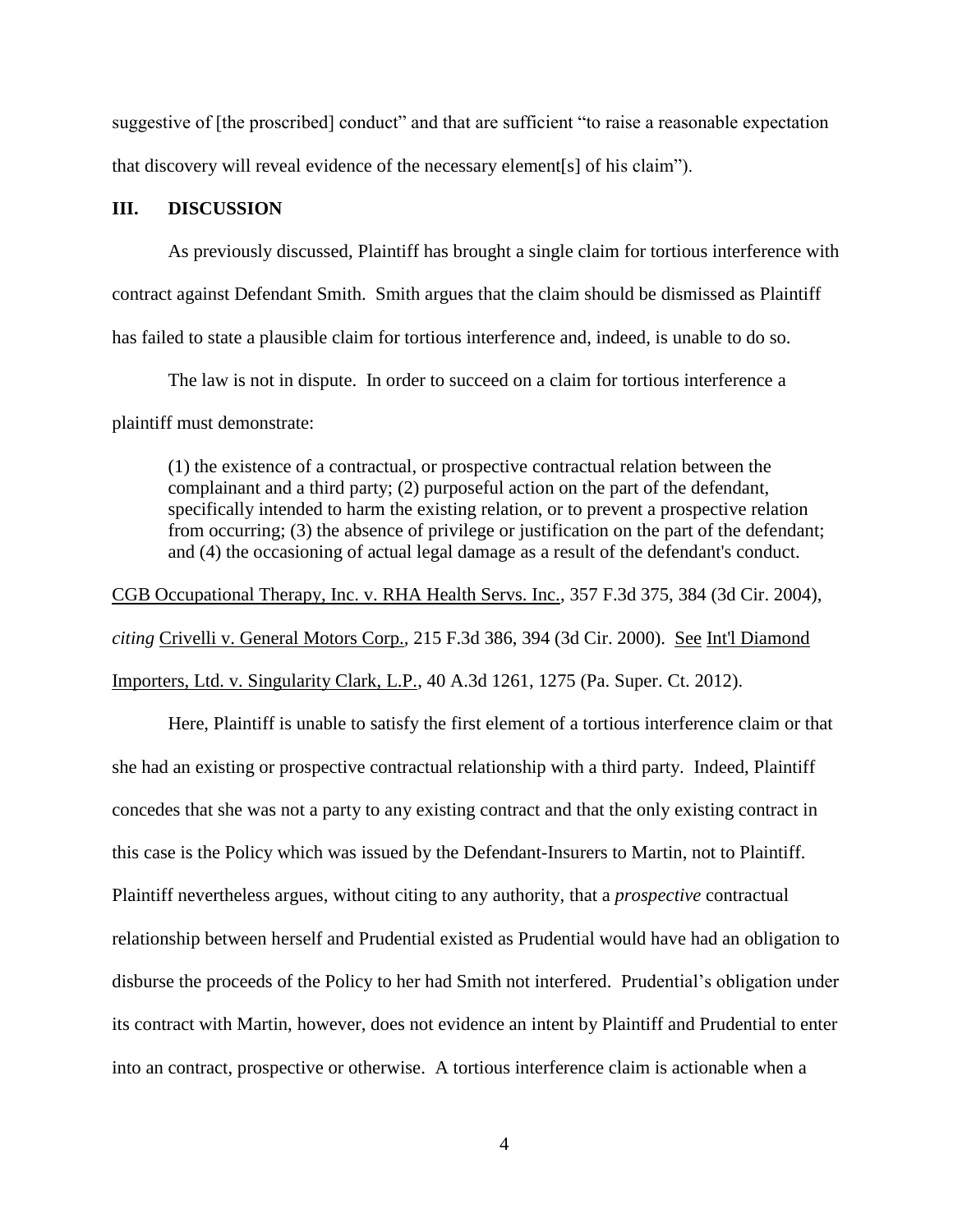plaintiff's intention to enter into a contract with a third party is thwarted by another. CGB Occupational Therapy, Inc. v. RHA Health Servs. Inc., 357 F.3d at 384. Plaintiff clearly did not intend to enter into a contract with Prudential at any time. Plaintiff therefore has not, and cannot, allege any facts that would permit her to establish a claim for tortious interference against Defendant Smith.

Furthermore, as argued by Smith, Plaintiff has otherwise failed to state a plausible tortious interference claim. Although Plaintiff lists a number of "common" side effects of the drugs that were purportedly found in Martin's system at the time of his death, Plaintiff has failed to allege any facts regarding when Martin changed the beneficiary, what drugs he was taking when he made the change, or what side effects, if any, he was experiencing at that time. Rather, Plaintiff merely concludes that Martin lacked the capacity and/or was incompetent to change his beneficiary and that Smith must have unduly influenced him into making the change. Such conclusions, however, require the Court to speculate that, because drugs were found in Martin's system at the time of his death, he was also taking the drugs when he changed his beneficiary, that he necessarily suffered from the common side effects of the drugs and was suffering from them when he changed his beneficiary at some unspecified point in time. Moreover, Plaintiff has not alleged any facts regarding the relationship between Smith and Martin from which it could be inferred that she was in a position to influence Martin, how she unduly influenced him or when. Under these circumstances, Plaintiff has failed to allege sufficient facts to otherwise state a claim for tortious interference against Smith that is plausible on its face.

Having found that Plaintiff has failed to state a claim for tortious interference against Defendant Smith, it follows that Plaintiff has failed to show that Martin's change of beneficiary is void or voidable or that Smith is not the proper beneficiary of Martin's life insurance Policy.

5